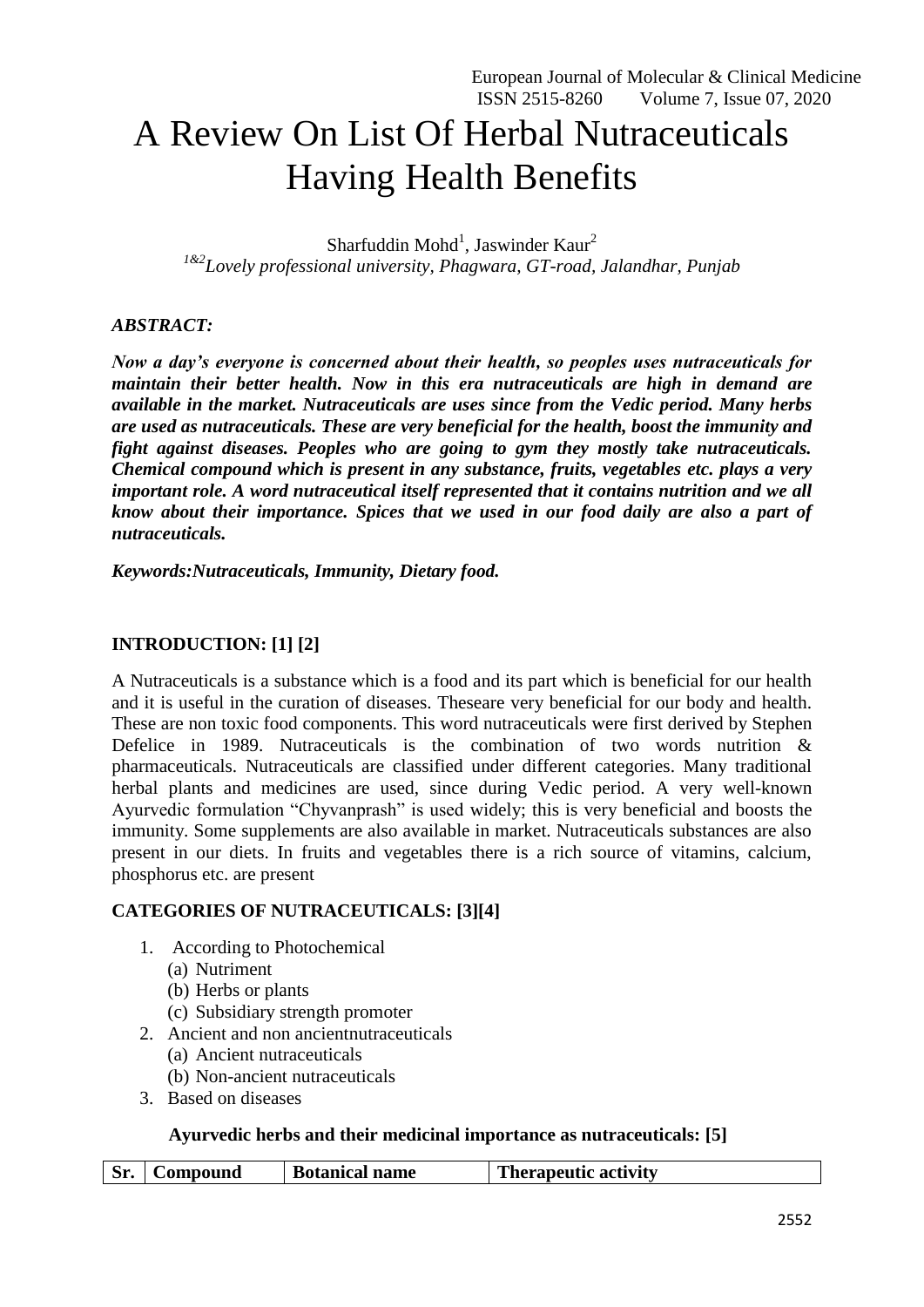European Journal of Molecular & Clinical Medicine ISSN 2515-8260 Volume 7, Issue 07, 2020

| no.            |               |                      |                                                                |
|----------------|---------------|----------------------|----------------------------------------------------------------|
| -1             | Aloevera gel  | Aloe barbadensis     | chakhushya,<br>Balya, rasayana, vrushya,                       |
|                |               |                      | tvakroga, gulmahara                                            |
| $\overline{2}$ | Chamomile     | Matricariarecutia    | Sothahara, kusthaghan.                                         |
| 3              | Lehsun        | Allium sativum       | Krimighana, kusthaghan,<br>vataghana,<br>gulmahara, vajikaran. |
| $\overline{4}$ | Licorice      | Glycyrrhiza glabra   | Boosts immunity, improve vision, heals<br>ulcers               |
| 5              | Sunthi        | Zingiber officinale  | deepniya,<br>Triptighan,<br>arshoghana,<br>shoolaprashmana.    |
| 6              | Valerian      | Valerian officinalis | Spasmolytic, mild sedative, sleep aid.                         |
| $\overline{7}$ | Plantago seed | Plantago arenaria    | Cathartic.                                                     |
| 8              | Ginseng       | Panax ginseng        | Adaptogen.                                                     |

List of macro and micro nutrients from fruit and vegetable source [6][7][8]

| Sr. no.        | <b>Nutrient</b> | <b>Fruit sources</b> | <b>Vegetable sources</b> |
|----------------|-----------------|----------------------|--------------------------|
| 1              | Calcium         | <b>Blackberries</b>  | <b>Amaranth leaves</b>   |
|                |                 | <b>Blackcurrant</b>  | Celery                   |
|                |                 | Dates                | broccoli                 |
|                |                 | Grape fruit          | beans                    |
|                |                 | Mulberries           | Lady fingers             |
|                |                 | Orange               | Spirulina                |
|                |                 | Pomegranate          | Turnip                   |
| $\overline{2}$ | Copper          | Avocado              | <b>Amaranth leaves</b>   |
|                |                 | Blackberries         | French beans             |
|                |                 | Dates                | Peas                     |
|                |                 | Guava                | Potatoes                 |
|                |                 | Litchi               | Pumpkin                  |
|                |                 | Mango                | Spirulina                |
|                |                 | Pomegranate          | Sweet potato             |
| 3              | Iodine          | Grows in iodine rich | Grows in iodine rich     |
|                |                 | soil.                | soil.                    |
| $\overline{4}$ | Iron            | <b>Blackberries</b>  | <b>Amaranth leaves</b>   |
|                |                 | Cherries             | French beans             |
|                |                 | Dates                | Peas                     |
|                |                 | Figs                 | Potatoes                 |
|                |                 | Grapes               | Spinach                  |
|                |                 | Kiwi                 | Turnip                   |
| 5              | Magnesium       | Banana               | <b>Amaranth leaves</b>   |
|                |                 | Blackberries         | Butternut squash         |
|                |                 | Blackcurrent         | Beans                    |
|                |                 | Dates                | Okra                     |
|                |                 | Guava                | Peas                     |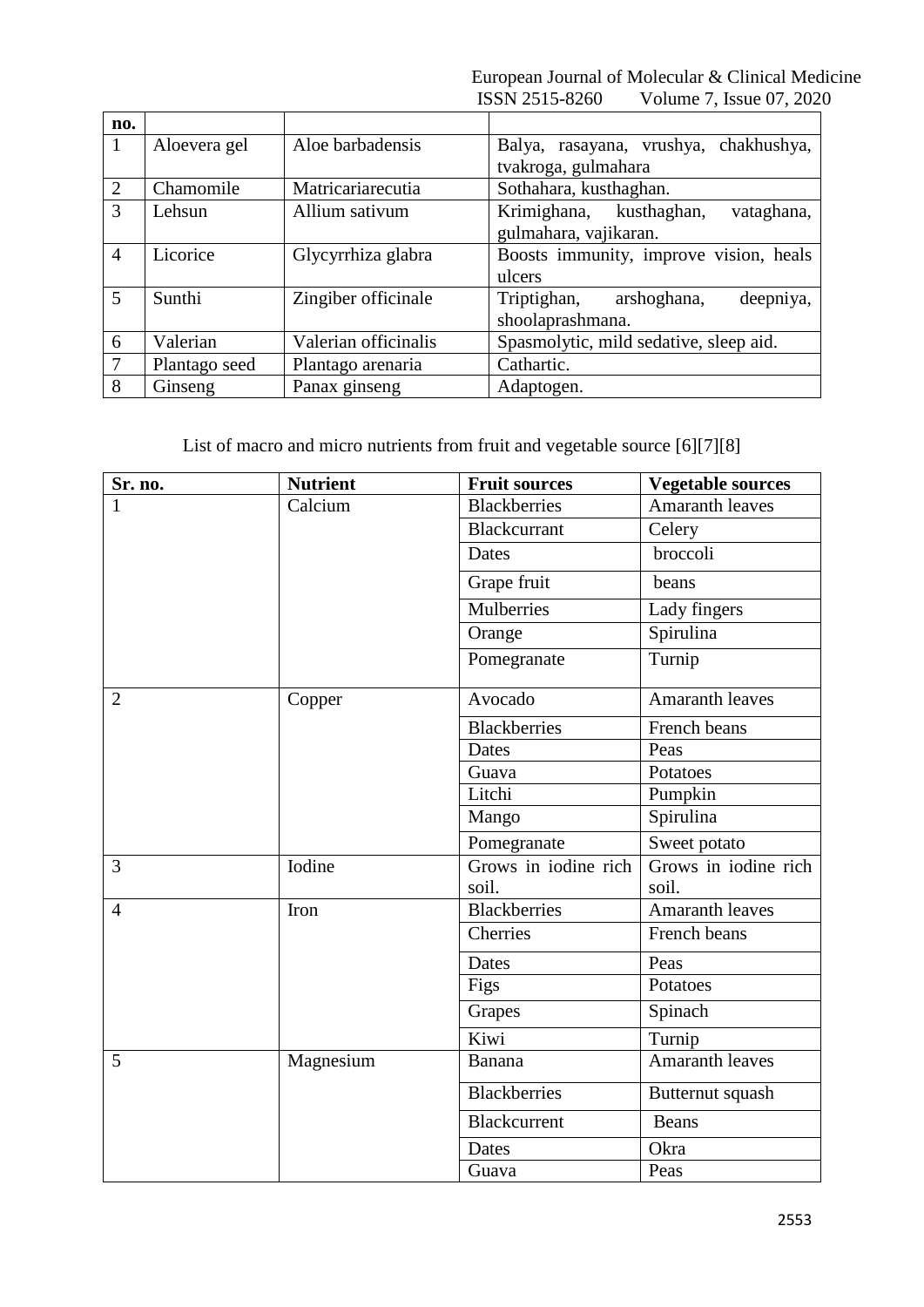European Journal of Molecular & Clinical Medicine

|        |            | ISSN 2515-8260      | Volume 7, Issue 07, 2020 |
|--------|------------|---------------------|--------------------------|
| 6      | Manganese  | Banana              | Beans                    |
|        |            | <b>Blackberries</b> | Lima beans               |
|        |            | <b>Blackcurrant</b> | Okra                     |
|        |            | <b>Blueberries</b>  | Peas                     |
|        |            | Dates               | Potatoes                 |
|        |            | Grapefruit          | Sweet potato             |
| $\tau$ | Phosphorus | Avocado             | Amaranth leaves          |
|        |            | Dates               | <b>Brussels</b> sprouts  |
|        |            | Guava               | Maize                    |
|        |            | Litchi              | French beans             |
|        |            | Mulberries          | Parsnip                  |
|        |            | Pomegranate         | Potatoes                 |
| 8      | Potassium  | <b>Bananas</b>      | Amaranth leaves          |
|        |            | Cherries            | Bamboo shoots            |
|        |            | Dates               | French beans             |
|        |            | Grape fruit         | Parsnips                 |
|        |            | Guava               | Potatoes                 |
|        |            | Pomegranate         | Pumpkin                  |
|        |            | Watermelon          | Sweet potatoes           |
| 9      | Selenium   | <b>Bananas</b>      | Asparagus                |
|        |            | Guava               | French beans             |
|        |            | Litchi              | Lima beans               |
|        |            | Mango               | Mushrooms                |
|        |            | Pomegranate         | Peas                     |
| 10     | Sodium     | In fresh fruits.    | In fresh vegetables.     |
| 11     | Zinc       | <b>Blackberries</b> | Asparagus                |
|        |            | Dates               | Bamboo shoots            |
|        |            | Pomegranate         | Corn                     |
|        |            | Raspberries         | French beans             |

Functional and nutraceuticals components in common herbals [9]

| <b>Common</b> | <b>Biological name</b>        | <b>Constituent</b>    | <b>Uses</b>        |
|---------------|-------------------------------|-----------------------|--------------------|
| name          |                               |                       |                    |
| Lehsun        | Allium sativum                | Allin&allicin         | Sothahara, medhya, |
|               | (Dried bulbs)                 |                       |                    |
| Sunthi        | Zingiber officinale           | Zingiberene           | pachan,<br>Deepan, |
|               | Rrhizomes)                    | <i>&amp;gingerols</i> | kasahara           |
| Haldi         | Curcuma longa                 | Curcumin              | Sothahara, kustha. |
|               | (Rhizomes)                    |                       |                    |
| Pyaj          | Allium cepa                   | Allicin &allin        | Medhya,<br>balya,  |
|               | (Dried bulb)                  |                       | sothahara.         |
| Senna         | Cassia aungustifolia<br>(Dry) | Sennosides            | Purgative.         |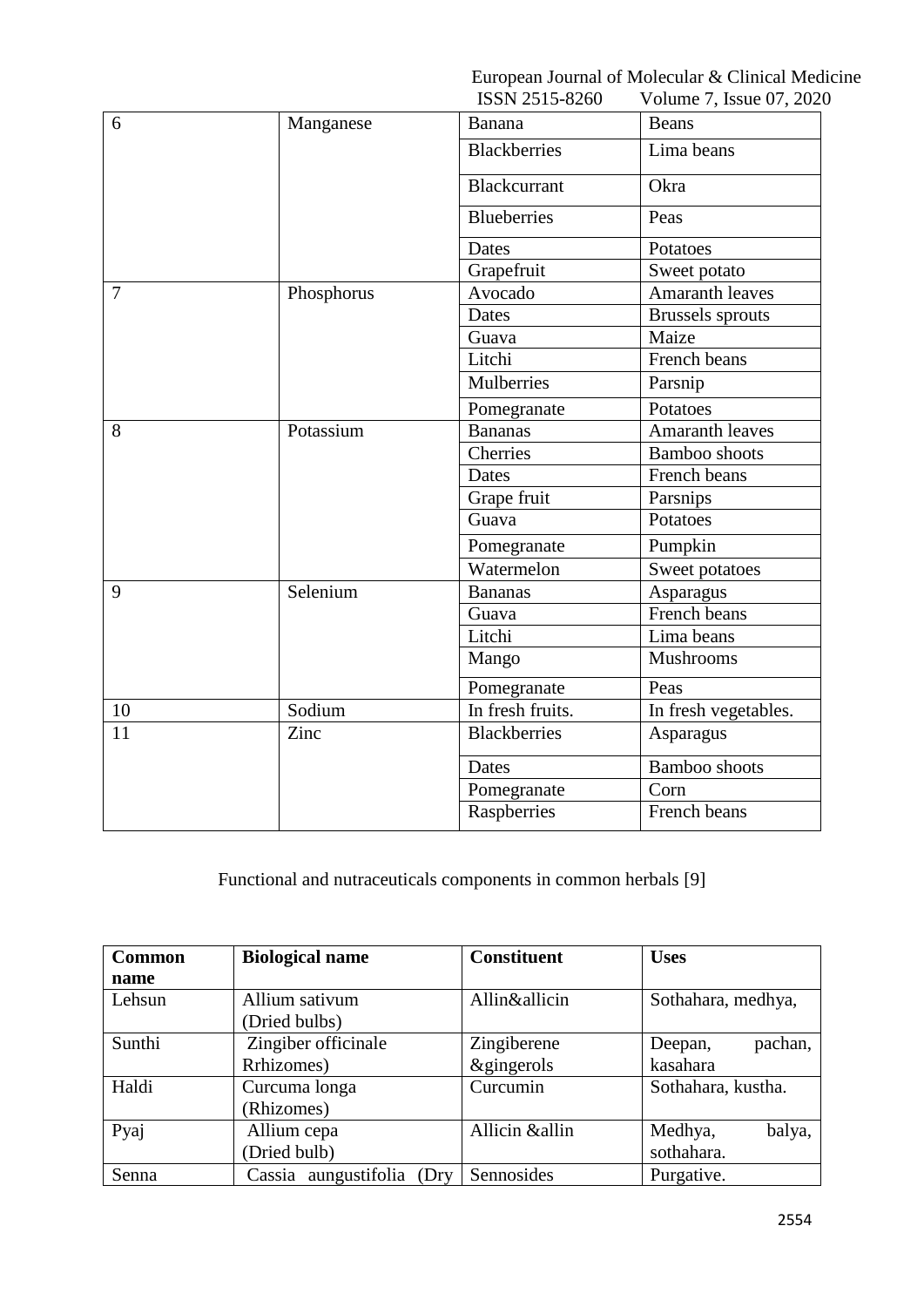### European Journal of Molecular & Clinical Medicine ISSN 2515-8260 Volume 7, Issue 07, 2020

|            | leaves)         |            |         |         |
|------------|-----------------|------------|---------|---------|
| <b>Bel</b> | Aegle marmrlos  | Marmelosin | Deepan, | pachan, |
|            | (Unripe fruits) |            | aruchi. |         |

## Rasayana as a nutraceutical [10]

| <b>Formulations</b> | <b>Uses</b>                |
|---------------------|----------------------------|
| Chyavanprash        | Balya, kasahara, swasahara |
| Brahmi rasayana     | Medhya                     |
| Narasimha rasayana  | Vigor and vitility         |
| Phalaghrita         | For reproductive health    |
| Arjuna ksheerpaka   | Hridaya                    |
| Rasonaksheerpaka    | Hridaya                    |
| Shilajaturasayana   | Mademeha                   |

#### Nutrients as vitamins and their uses [11]

| <b>Nutrients</b> | <b>Health benefits</b>                           |
|------------------|--------------------------------------------------|
| (vitamins)       |                                                  |
| A                | Good for body growth, eye disorders.             |
| E                | Boosts the immunity.                             |
| $\bf K$          | Essential for blood clotting.                    |
| $\mathcal{C}$    | Good for wounds.                                 |
| B1               | Converts food into energy.                       |
| B2               | Helps in energy production.                      |
| B <sub>3</sub>   | Beneficial for brain.                            |
| Folic acid       | RBC formation and protect against heart disease. |

## *Categories of dietary supplements [12]*

- 1) Ketogenic diets
- 2) Minimally refined grains
- 3) Phytoestrogens
- 4) Several species of edible mushrooms
- 5) Glucosamine sulfate and chondroitin sulfate
- 6) Dairy foods

## Importance of nutraceuticals [13] [14]

| It maintains the health.                  |
|-------------------------------------------|
| It increases life span.                   |
| It avoids the medical condition.          |
| It is useful in diseased condition.       |
| Nutraceuticals is the health supplements. |
| It is a conventional food.                |
| It boosts immunity.                       |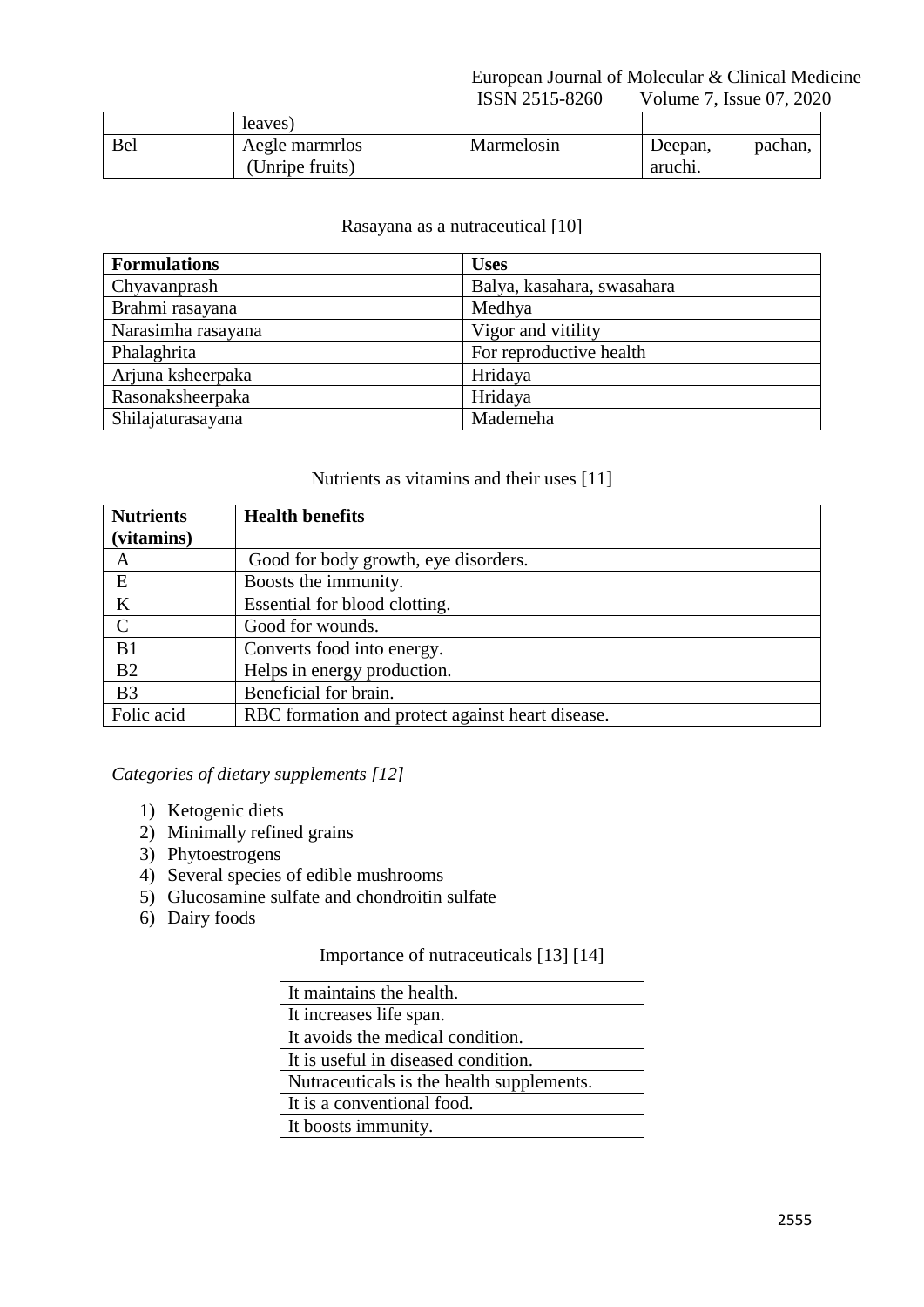| <b>Ayurvedic supplements</b> | <b>Uses</b>                                   |
|------------------------------|-----------------------------------------------|
| Ashwagandha capsules         | Stress, provide strength, diabetes, male      |
|                              | infertility.                                  |
| Guduchi capsules             | Enhance memory, improve health, improve       |
|                              | voice and complexion.                         |
| Vacha capsules               | Improve intelligence, voice, memory.          |
| Amalakirasayana              | Good for brain, eyes, heart, liver and hairs. |

Ayurvedic supplements available in market

Nutraceuticals formsavailable in market [15-16]

- 1) Carotenoids
- 2) Dietary fiber
- 3) Fatty acids
- 4) Flavonoids
- 5) Isothiocyanates
- 6) Phenols
- 7) Soy protein
- 8) Sulfides/Thiols
- 9) Phytoestrogens

#### **CONCLUSION:**

While compiling this paper I have learnt about the word nutraceuticals. These are very beneficial for our body and have been used since from the ancient period. In ancient period many herbs and formulations are used as a nutraceutical. There are many nutraceuticals are available in the market. Many people used supplements in their daily routine. At last I would like to tell that nutraceuticals are very good for our body; it boosts our immunity and fight against various diseases.

#### **REFERENCES:**

- [1] S.L. Prabhu, T.N.K. Suriyaprakash, C.D. Kumar and S.S. Kumar, "Nutraceuticals and their medicinal importance," International Journal of Health & Allied Sciences, vol. 1, issue 2, pp. 47-52, June 2012.
- [2] N. Pandey, R.P. Meena, S.K. Rai and S.P. Rai, "Medicinal plants derived Nutraceuticals: A Re-emerging health," International Journal of Pharma and Bio Sciences, vol. 2, issue 4, pp.419-437, Dec. 2011.
- [3] D. Jhansi and K. Manjula, "Functional and Nutraceutical properties of and its applications in food," International Journal of Science and Research, vol. 5, issue 7, pp. 196-198, July 2016.
- [4] R. Arun. S. Kumar, K.P. Dipuram and A. Aswin, "Nutraceutical applications in Ayurvedic Dietetics and Nutrition," International Ayurvedic Medicinal Journal, vol. 4, issue, pp. 2883-2885, Sep. 2016.
- [5] G.C. Ashwini, S.K. Vaishali, S.S. Ram, O.B. Ganesh and N.N. Digambar, "Role of nutraceuticals in various diseases: A comprehensive review," International Journal of Research in Pharmacy and Chemistry, vol. 3, issue 2, pp. 290-299, 2013.
- [6] S. Gupta, D. Chauhan, K. Mehla, P. Sood and A. Nair, "An overview of nutraceuticals: Current scenario," Journal of Basic and Clinical Pharmacy, vol. 1, issue 2, pp.52-62, May 2010.
- [7] M. Kumari, S. Jain and J. Singh, "Nutraceutical Medicine of future," Journal of Global Biosciences, vol. 4, issue 7, pp. 2790-2794, 2015.